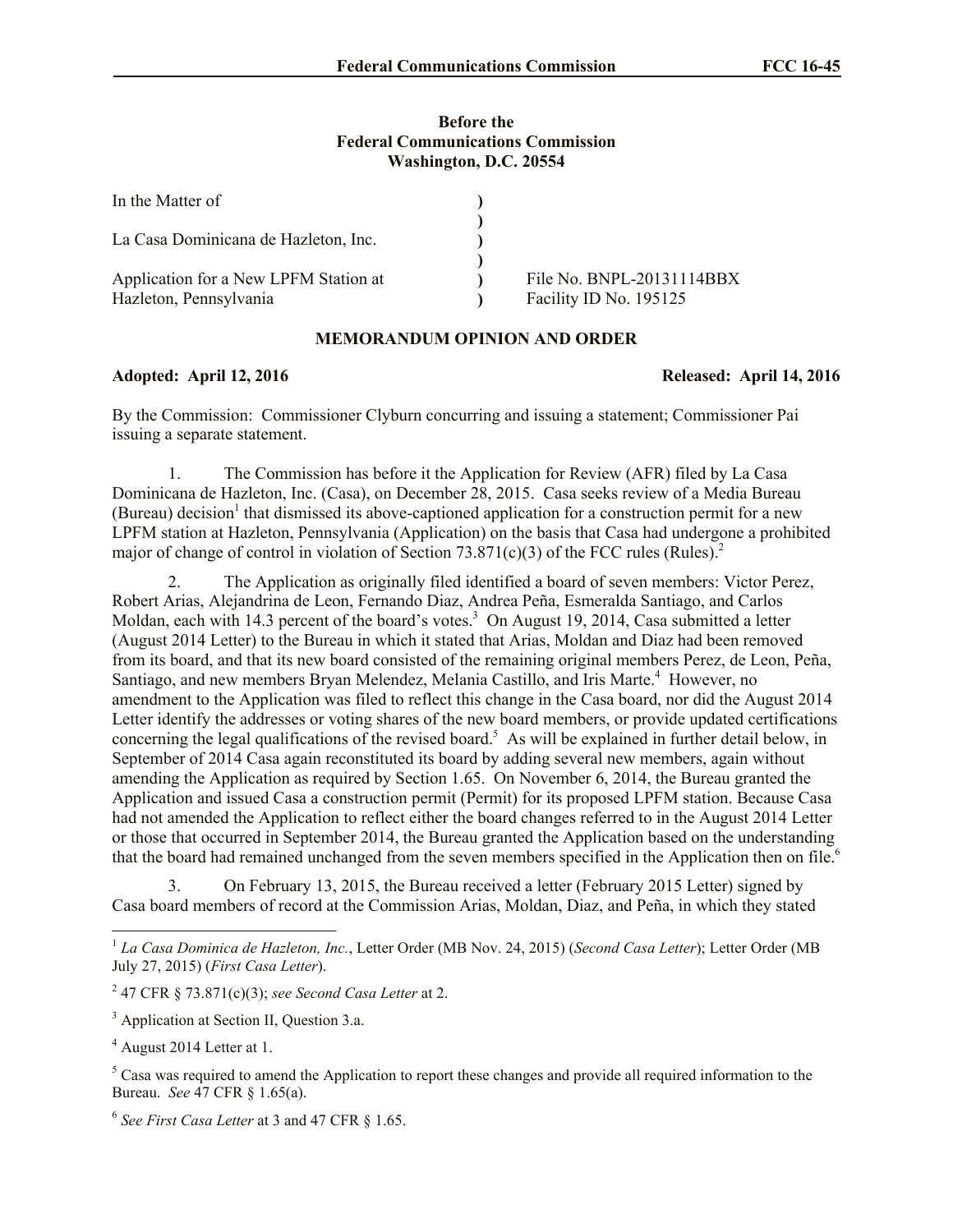that–as the majority of the board–they were requesting that the Permit be rescinded.<sup>7</sup> On the basis of this letter, the Bureau considered the Permit surrendered.<sup>8</sup> Casa filed a Petition for Reconsideration (Petition) of this action on March 19, 2015, to seek reinstatement of the Permit and submitted a copy of the August 2014 Letter to show that three of the four board members that had signed the February 2015 Letter had been dismissed from the board and did not have authority to surrender Casa's Permit.<sup>9</sup>

4. The Bureau granted the Petition in part on the basis that Arias, Moldan, Diaz and Peña were not in fact the "majority of the board" as they had claimed in the February 2015 Letter and thus were not authorized to surrender the Permit.<sup>10</sup> However, the Bureau declined to reinstate the Permit due to Casa's failure to have amended its Application to provide updated directors' names, addresses, voting interests, and legal qualifications.<sup>11</sup> The Bureau instead returned the Application to pending status so that Casa could provide such an amendment.<sup>12</sup>

5. Casa submitted a responsive amendment on August 25, 2015 (August 2015 Amendment). That amendment did not specify the revised, seven-member board named in the August 2014 Letter but instead identified yet a different board of fourteen members, presenting a 79 percent change from the members of the original board.<sup>13</sup> In the *Second Casa Letter*, the Bureau dismissed Casa's Application, holding that the August 2015 Amendment specified a major change in Casa's board, in violation of the Rules.<sup>14</sup> In the AFR, Casa states that it "was experimenting [sic] internal issues within its board" and it "took a vote in August 2014 to promote the change and expulsion of certain members [Arias, Diaz, and Moldan] who were the cause of these issues."<sup>15</sup> Casa further explains that Arias was expelled from the Casa board, which led to Arias submitting the February 2015 Letter.<sup>16</sup>

9 *See* Petition at 1-2.

<sup>10</sup> *First Casa Letter* at 3.

<sup>11</sup> *Id.* at 3.

<sup>13</sup> August 2015 Amendment at Section II, Question 3.a. The new board retained Perez, de Leon, and Santiago, from the original Application, and Marte, Melendez and Castillo from the August 2014 Letter. The August 2015 Amendment identified eight new board members that were not disclosed in either the Application or the August 2014 Letter: Pablo Diaz, Altagracia Perez, Ashley Perez, Ingrid Martinez, Julian Pena, Yulissa Abreu, Carlos Disla, and Jose Arteiry. Although Casa does not state when these board members took office, the record shows that Casa held a meeting to expand its board from seven to thirteen members on September 2, 2014, while the Application was still pending. *See* AFR at Attach. A-1 and Attach. G.

<sup>14</sup> *Second Casa Letter* at 2, *citing* 47 CFR § 73.871(c)(3).

<sup>16</sup> *Id*. at 3.

<sup>&</sup>lt;sup>7</sup> February 2015 Letter at 1-2. In the letter, Arias, Moldan, Diaz and Peña accused Perez of mismanaging Casa, and also alleged that Perez had criminal records in both New Jersey and the Dominican Republic.

<sup>&</sup>lt;sup>8</sup> See Broadcast Actions, Public Notice, Report No. 48431 (MB Feb. 23, 2015) ("CP cancelled and callsign deleted  $2/18/2015$  per applicant's request – no letter sent.").

 $12$  The Bureau also instructed Casa to respond to the allegations raised in the February 2015 Letter that Perez held a criminal record in New Jersey and the Dominican Republican. Casa denied these allegations and provided records from Pennsylvania purporting to show that Perez had no criminal record in that state. Letter from Abraham J. Cepeda, Esq., to Peter H. Doyle, Chief, Audio Division, Media Bureau (Aug. 28, 2015). In the AFR, Casa also provided records from Passaic County in New Jersey and the Dominican Republic indicating that Perez has no criminal records in those jurisdictions. AFR at Attach. J, K, and L. However, because the Bureau did not base its dismissal of the Application on Perez's alleged record, we need not address this issue further.

 $15$  AFR at 2.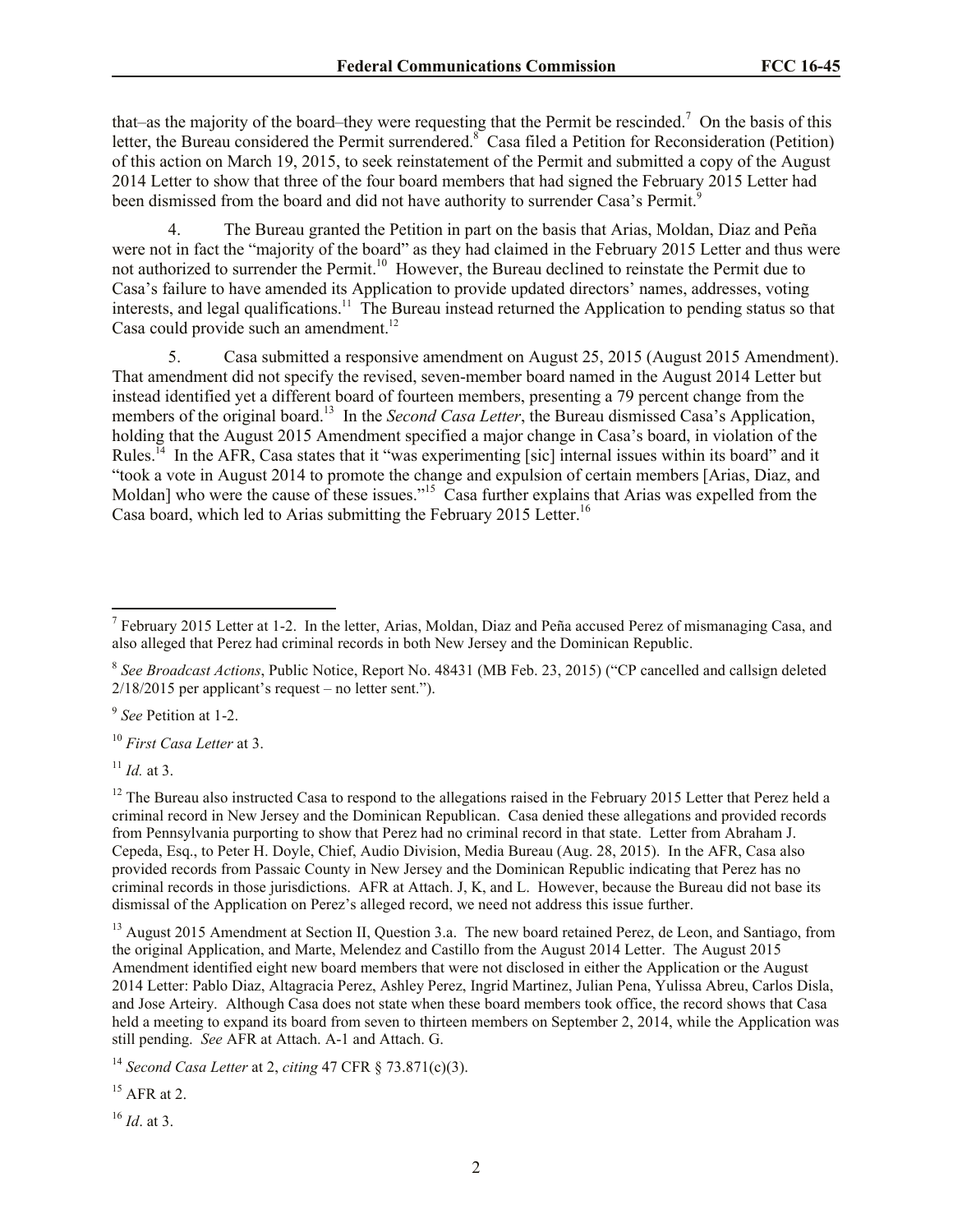6. We uphold the Bureau's determination in the *Second Casa Letter* that this major change in control of Casa is a fatal defect.<sup>17</sup> Only 21 percent of the board's votes remain with original parties to the Application (Perez, de Leon, and Santiago). This constitutes a violation of Section 73.871(c)(3) because more than 50 percent of the control of Casa has changed to individuals who were not original parties to the Application.<sup>18</sup> Moreover, this was not a gradual change in the board, but rather a sudden addition of new members, allegedly as a result of a conflict within the organization.<sup>19</sup>

7. ACCORDINGLY, IT IS ORDERED that, pursuant to Section 5(c)(5) of the Communications Act of 1934, as amended, and Sections 1.115(c) and (g) of the FCC rules,<sup>20</sup> the Application for Review filed by La Casa Dominica de Hazleton, Inc., on December 28, 2015, IS DISMISSED, to the extent that it relies on questions of fact or law upon which the Media Bureau has been afforded no opportunity to pass, and is otherwise DENIED.

FEDERAL COMMUNICATIONS COMMISSION

Marlene H. Dortch Secretary

l

<sup>17</sup> *See, e.g., The KBOO Foundation*, Memorandum Opinion and Order, FCC 16-10 (Feb. 2, 2016) (dismissing NCE application where applicant had undergone a greater than 50 percent change in control in less than a year).

<sup>&</sup>lt;sup>18</sup> 47 CFR § 73.871(c)(3) ("Minor amendments are limited to . . . [c]hanges in ownership where the original party or parties to an application retain more than a 50 percent ownership interest in the application as originally filed". *See also Creation of Low Power Radio Service*, Second Report and Order, 16 FCC Rcd 8026, 8029, para. 7 (2001) (prohibition of major change in ownership is "consistent with the prohibition on the transfer of LPFM station construction permits and licenses" in 47 CFR § 73.865(d)).

<sup>&</sup>lt;sup>19</sup> *Compare Center for Community Arts, Inc.* Memorandum Opinion and Order, 20 FCC Rcd 11164, 11165, para. 3 (2005) (waiving Section 73.871(c)(3) because the changes in the applicant's board "occurred gradually, not as an outgrowth of any party's desire to gain control over a pending radio station application"). In its AFR, Casa indicates that it was "expecting that our counselor would explain all of the details about what exactly motivated the change in our board in the Dominican House. Despite our claims, he didn't. We now take this opportunity to demonstrate step by step the reasons why we had to change our board…." In addition, for the first time, it claims that the *Second Casa Letter* "affects our civil rights" and is an unconstitutional infringement on its rights of association. AFR at 2. To the extent that the AFR presents such arguments for the first time, matters on which the Bureau has been afforded no opportunity to pass, we dismiss the AFR pursuant to Section 1.115(c) of the Rules, 47 CFR  $\S$  1.115(c). As a separate and independent ground for our action, regardless of Casa's claimed justification for the post-filing window replacement of over 50 percent of its directors, for the reasons noted above, our rules mandate the dismissal of its Application.

<sup>&</sup>lt;sup>20</sup> 47 U.S.C. § 155(c)(5); 47 CFR §§ 1.115(c),(g).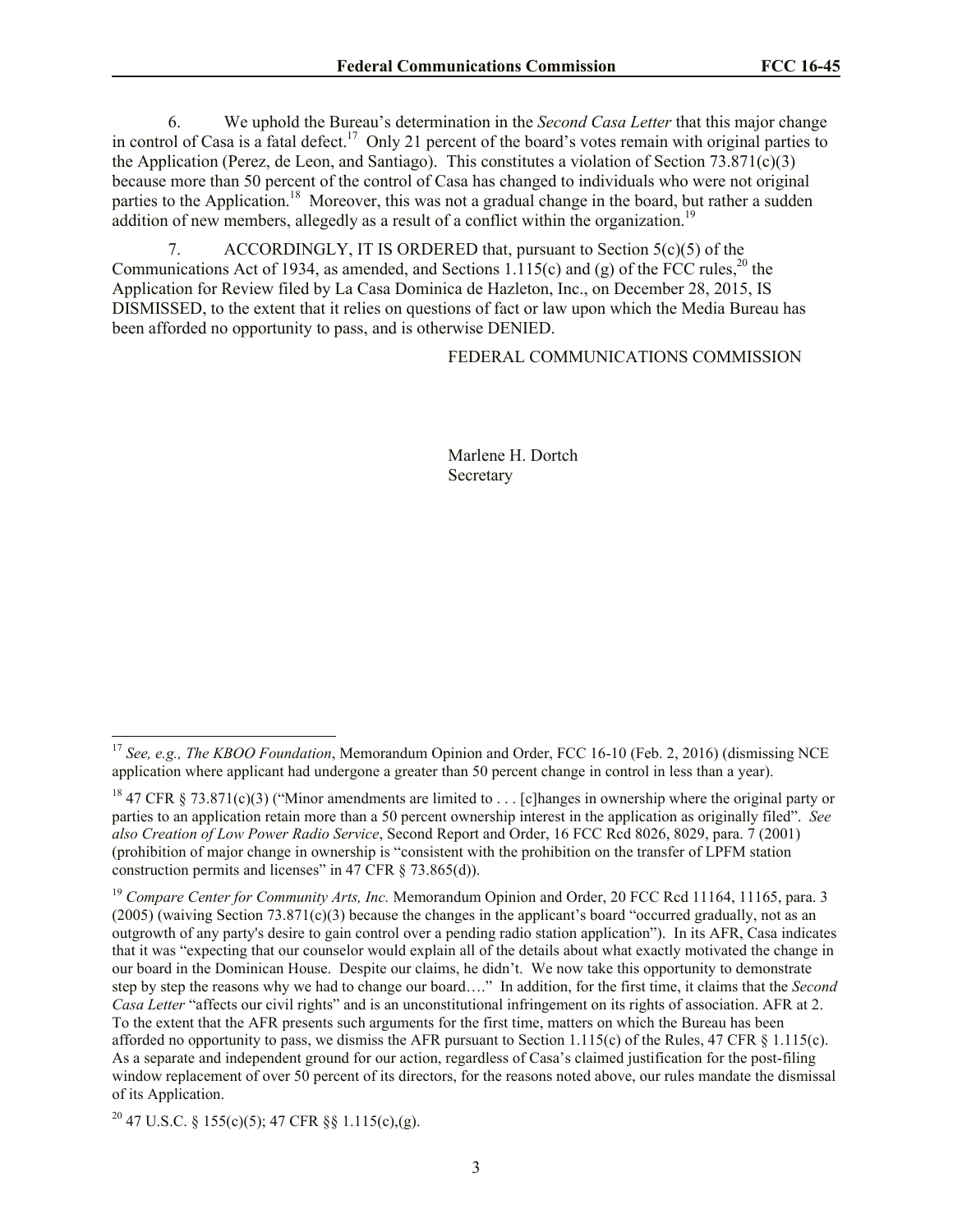#### **CONCURRING STATEMENT OF COMMISSIONER MIGNON L. CLYBURN**

## Re: *La Casa Dominicana de Hazleton, Inc., Application for New LPFM Station at Hazleton, Pennsylvania*, File No.: BNPL-20131114BBX, Facility ID No. 195125.

In voting to concur with this Order which upholds the Media Bureau's dismissal of La Casa Dominicana de Hazleton, Inc.'s application, I do not dispute the fact that the company failed to follow Commission rules when it underwent a major change of control. At the same time, I am sympathetic to the internal challenges facing the organization made evident in its August 2015 amended application, where only three of the fourteen directors had a prior history of being party to the original application.

I am also cognizant of the Commission's goal in establishing LPFM radio service as a way to serve local and/or underrepresented groups within communities, without some of the financial commitments that exist when establishing a full-power station. With this in mind, La Casa's application for a new LPFM station represented an opportunity to enhance viewpoint diversity that is so desperately needed in our country.